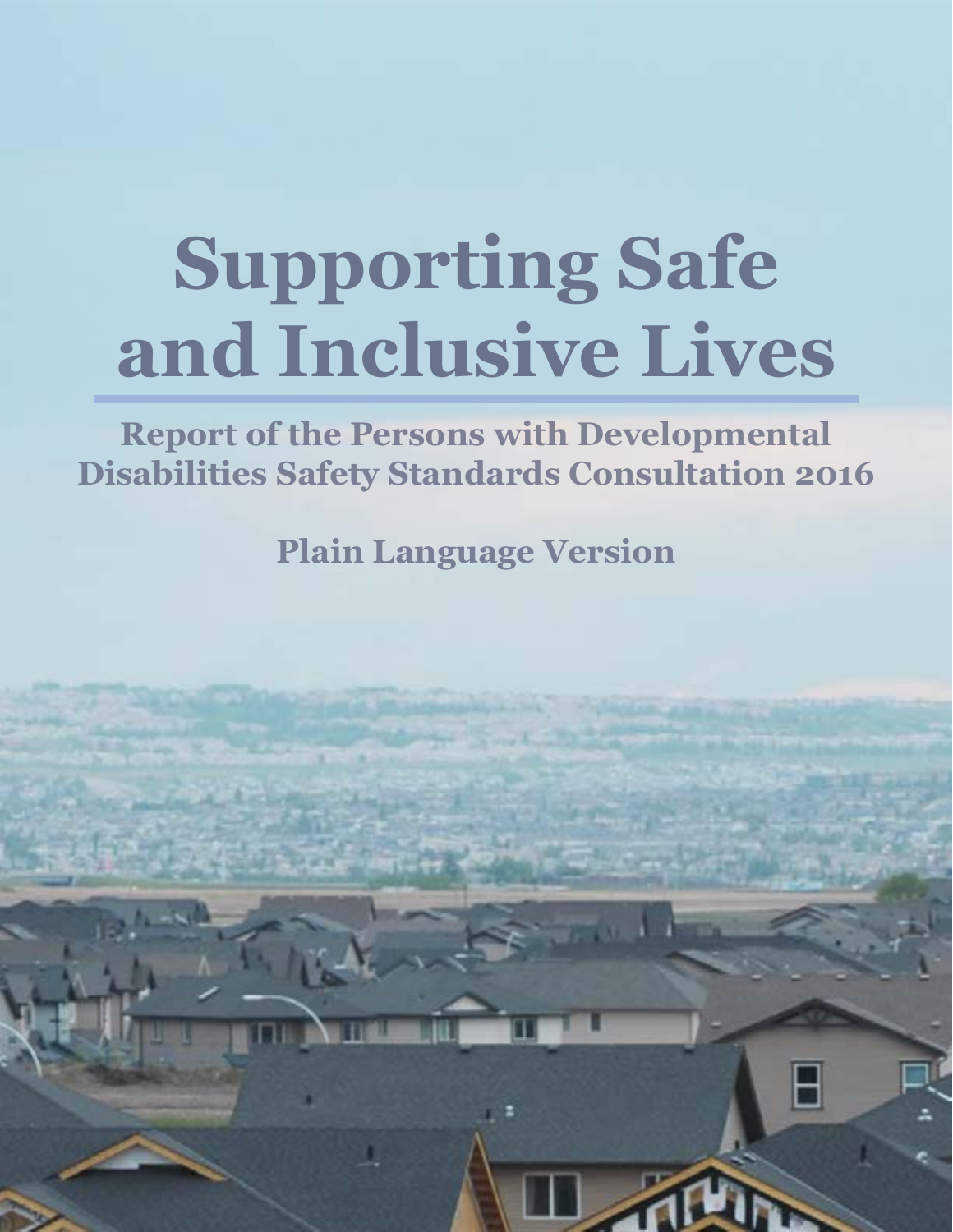# **Letter from John the Chair of the Consultation Team**

The PDD Safety Standards Consultation brought together many Albertans to talk about safety for people with developmental disabilities. This paper is everyone's ideas put together.

Thank you to every person who talked and wrote to us. Thank you to the Government workers for all of their help. Thank you to the members of the team who listened to what people had to say.

We have learned that Albertans really care about safety. We think this paper will give the Government good ideas about how to help keep people safe while respecting their rights to live in the community just like their neighbours.



John te Linde,

Chair of the Persons with Developmental Disabilities Safety Standards Consultation Team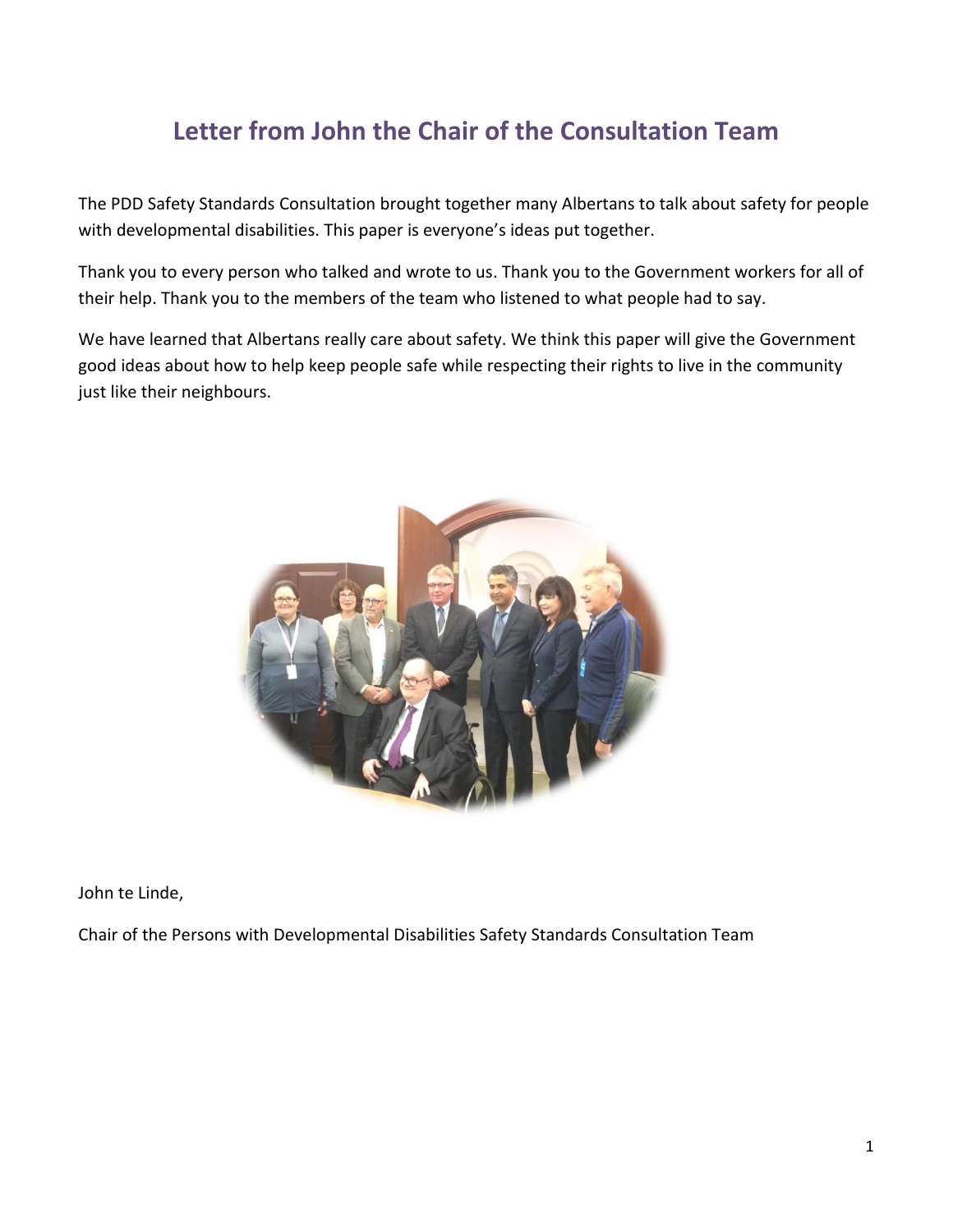# **What we did to make this Report**



## **We got together to talk about how to be safe**

The disability community were worried about the PDD Safety Standards (called "Safety Standards" in the paper) that were created in 2012 for people with developmental disabilities (called People with a big "P" in this paper). Many thought the new Safety Standards were not fair. The Government of Alberta (called "The Government" in this paper) put together a team of people (called "The Team" in this paper) from the community and from The Government to look at how everyone can help to support People to be safe in the community.

The Team talked to many Albertans. Everyone was very clear that to be safe People need to live in and be part of their communities. The Team knows we cannot make sure People are always safe. The Team also knows People have the right to take risks (which means sometimes People can choose to do things that may not be safe).

The first thing The Team did was to listen to what hundreds of people had to say. Here is what they learned:

- 1. The Safety Standards were hard to understand.
- 2. It takes much more than health and safety laws for People to be safe.
- 3. Helping to keep People safe is everyone's job.
- 4. Workers need to know how to help keep People safe.
- 5. People thought the new laws were not fair and might cost them too much money.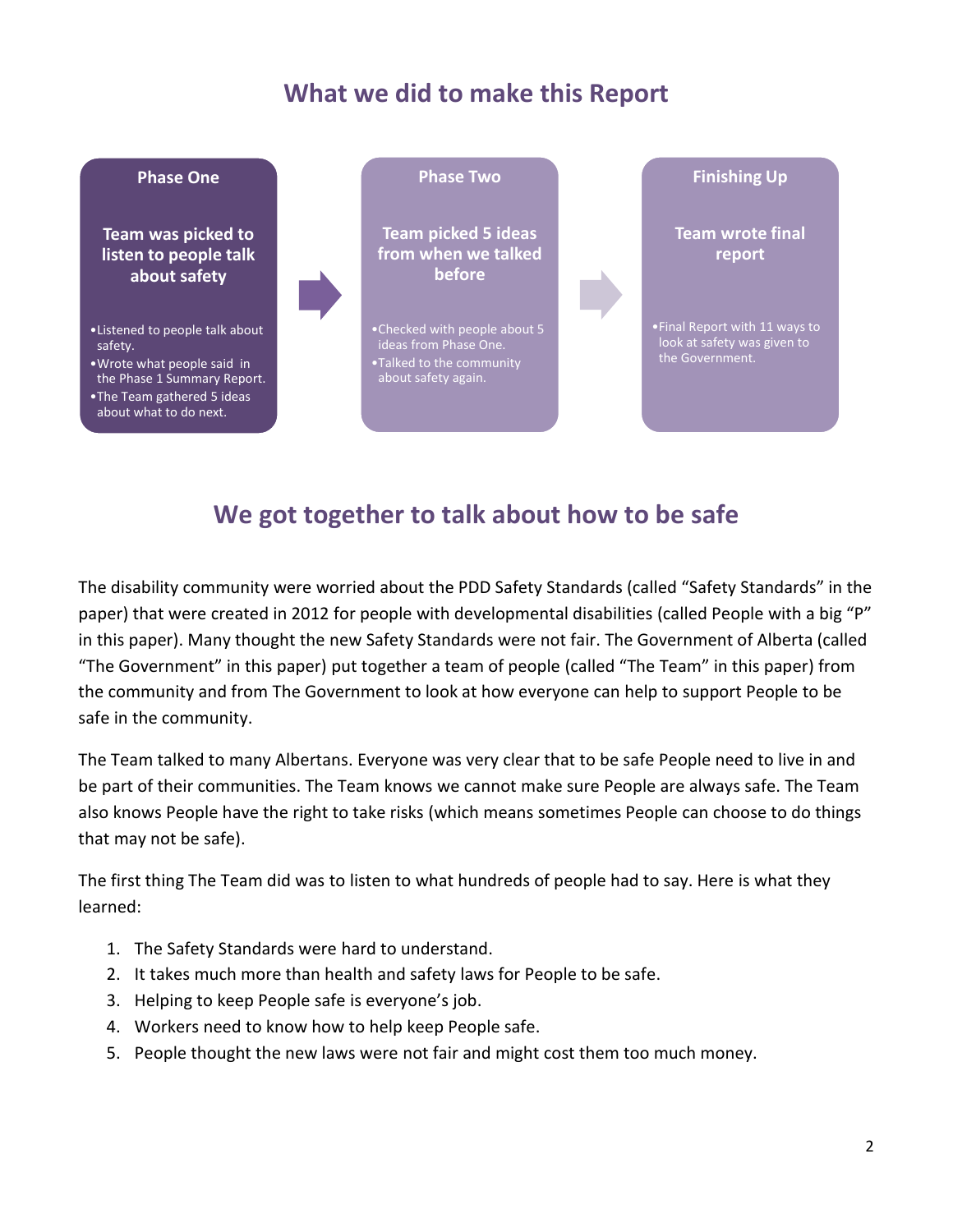Then The Team asked The Government to do these things:

- 1. Get rid of the Safety Standards.
- 2. Get all parts of The Government to work together to get rid of the Safety Standards.
- 3. Get The Team to talk to everyone again to figure out the best ways to help People to be safe a part of their communities.

The Government agreed to do these things.

# **We got together again to talk about how to be safe**

In June 2016, The Team went back to talk to the community. The Team thought that there were five things that were really important (called "values") to keep in mind when keeping People safe.

- 1. Make sure People are part of their communities.
- 2. Make sure The Government respects People's rights, choices, dignity and their health and safety.
- 3. Make sure The Government knows and respects that People's homes are their homes.
- 4. Help keep People safe in the community in a way that really works.
- 5. Show what The Government should do to help keep People safe and to make sure that People have good supports.

## **What The Team heard**

The community thought that safety was about more than safe homes. They thought that People were safer when they know many people are a part of their communities. They also thought it is important for People to be comfortable in their homes. People need to learn how to keep themselves safe. People need workers who know how to keep People safe. Everyone needs to work together to make sure People are safe but that they still have the right to take risks and make choices.

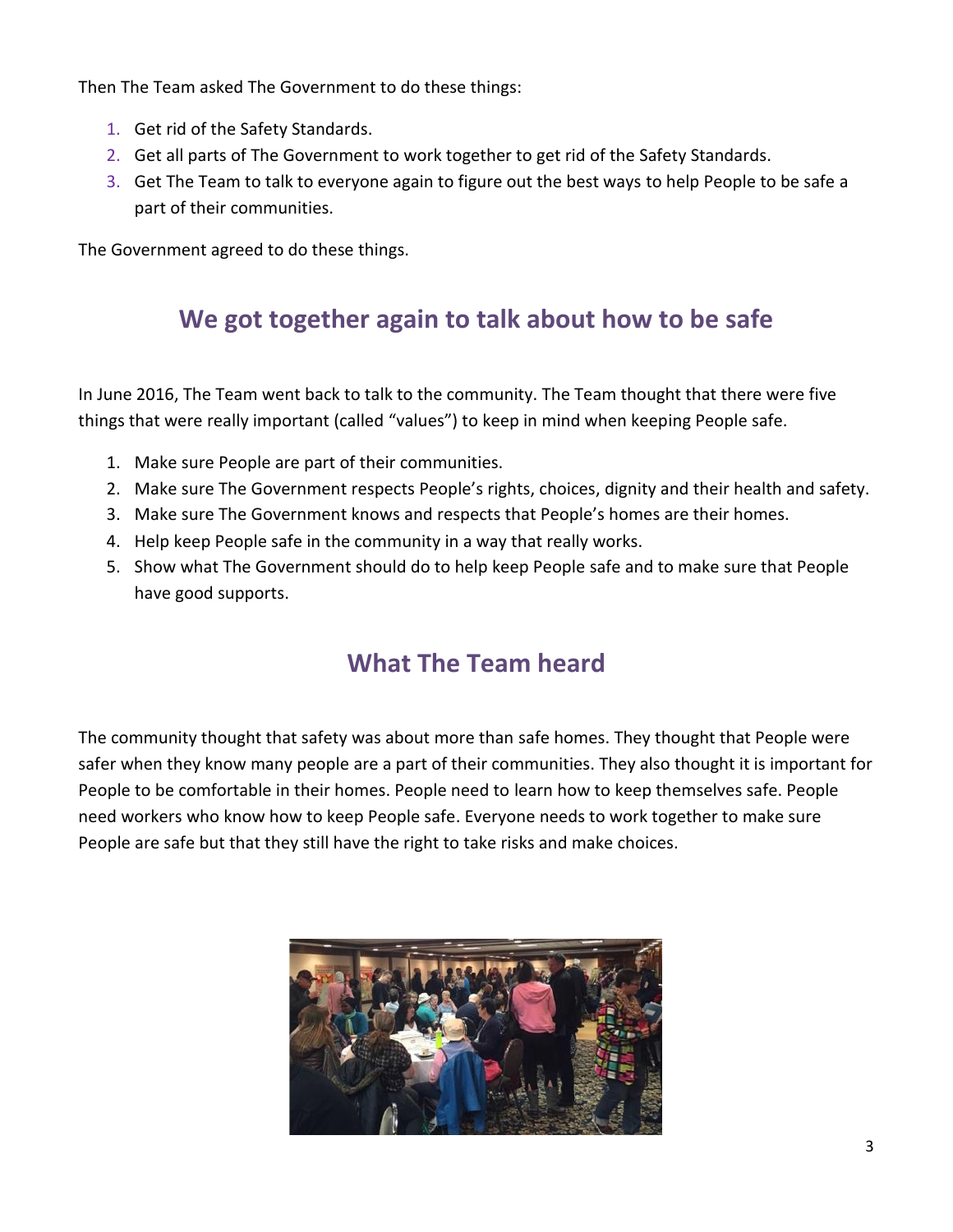## **What do we need to do to help keep People safe?**

# **Look at the PDD Program and how it works to help keep People safe**

The PDD program is very important to People. There have been lots of changes in the PDD program. Sometimes changes lead to problems and confusion. The PDD program needs to listen to People and to work with the disability community.

People want everyone to look at how the PDD program works to make sure it is doing its best to help keep People safe. In other words, we should do a check of how the PDD program helps to keep People safe (which is called "The Review" in this paper).

The Review of the PDD program should not be led by The Government. Everyone needs to be part of The Review. The Review should look at everyone's job in keeping People safe in the community. The whole community should be part of The Review but People need to be at the heart of it. People should be open, honest and should respect each other in The Review. We all need to learn how to work together so that People are safe, treated fairly and are active in their communities.

Here is what The Team thinks should happen:

- 1. We need to look at how the PDD program works to help keep People safe.
- 2. We need to find a way for the PDD program and the disability community to work together. We need to learn to trust and to talk to each other to help keep People safe.

## **Look at how workers keep People safe in the community**

Workers and agencies can help keep People safe in the community. They need to learn how to do that. There are no rules that say what workers need to learn to help People. Also, workers change their jobs a lot. Sometimes this is because they do not make enough money. If workers do not make very much money, they cannot afford to go to school to learn how to be better workers. Even if they want to go to school, there are not many schools left. When workers leave it makes it hard for People who get support as they have to keep teaching new workers about them. It is also costs lots of money for The Government and agencies to keep hiring new workers.

People thought workers should have to learn things so they could do a good job. They thought schools, The Government and the community should work together to make sure workers can learn how to be a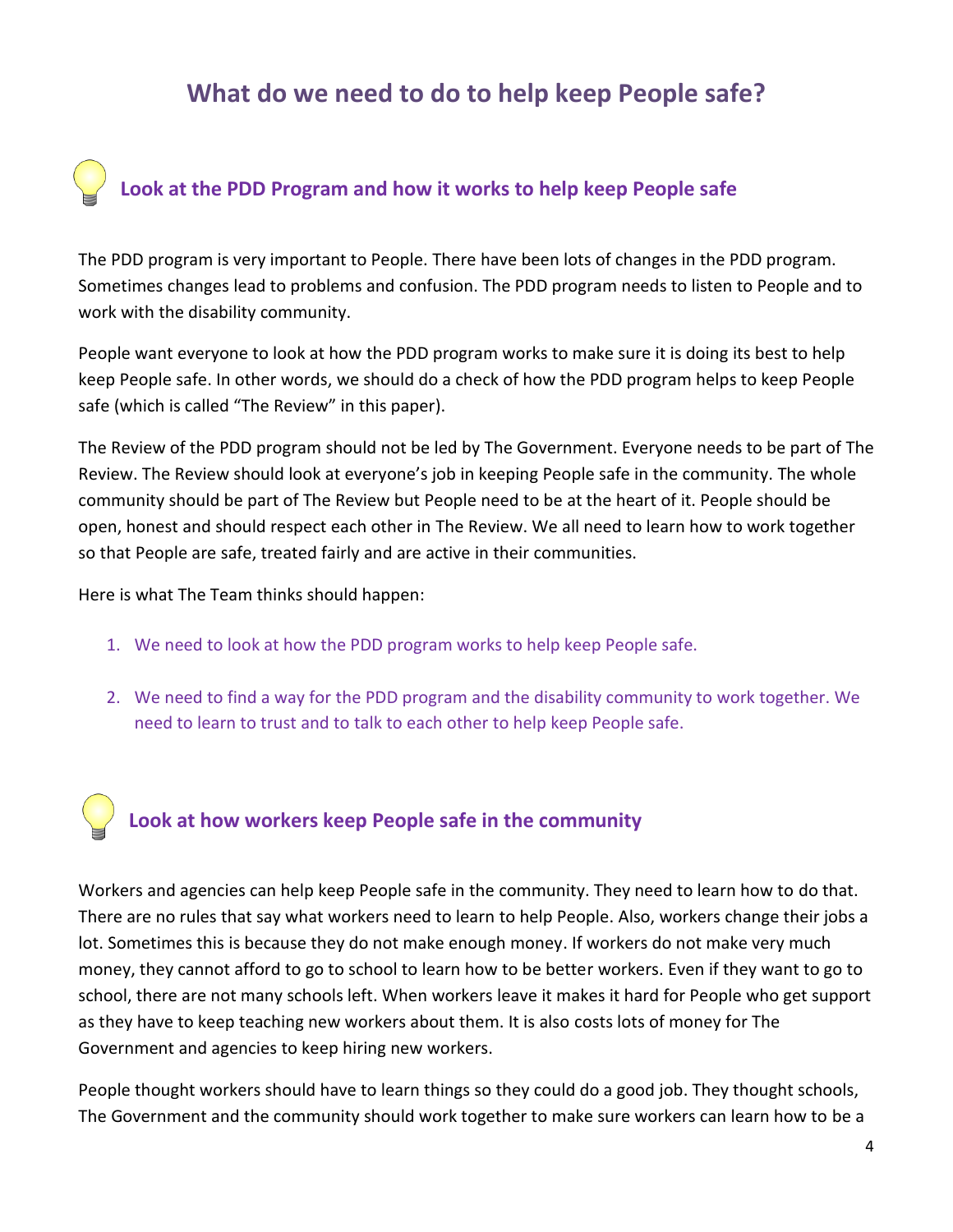good worker. They thought workers should be paid more money when they learn how to be a good worker. They also thought someone should check to see if workers know the best ways to help People (this is a test for workers called "certification"). Everyone needs to work together to come up with a plan to get, teach and keep good workers.

#### Here is what The Team thinks should happen:

- 3. The Government needs to work with agencies, workers and schools to make a plan to help People be safe and active in their communities.
	- a. The plan needs to make sure that workers learn how to support People (by going to school and learning in other ways).
	- b. The plan also needs to make sure that someone checks that the workers know how to support People (certification).

## **Look at ways to make sure agencies help to keep People safe**

There are tests to make sure agencies are good at helping People (These tests are usually called accreditation but are called "The Test" in this paper). The ones who do The Test talk to People, their families, workers and others in the community to make sure the agencies are doing a good job. Agencies have to do The Test once every three years.

The Team heard that The Test can help keep People safe in the community. The Test could check for things like fire alarms and emergency kits. It could also check to make sure People do many things and know many people in their community. The Team knows that People need to be safe but also to have choices and dignity. They want the community to work together to make sure The Test helps People to be safe. The Team also thought it would be good to share The Test with families who do not use agencies so they know how to keep People safe too.

Here is what The Team thinks should happen:

4. The Government needs to work with agencies and others in the community to make The Tests that help keep People safe better.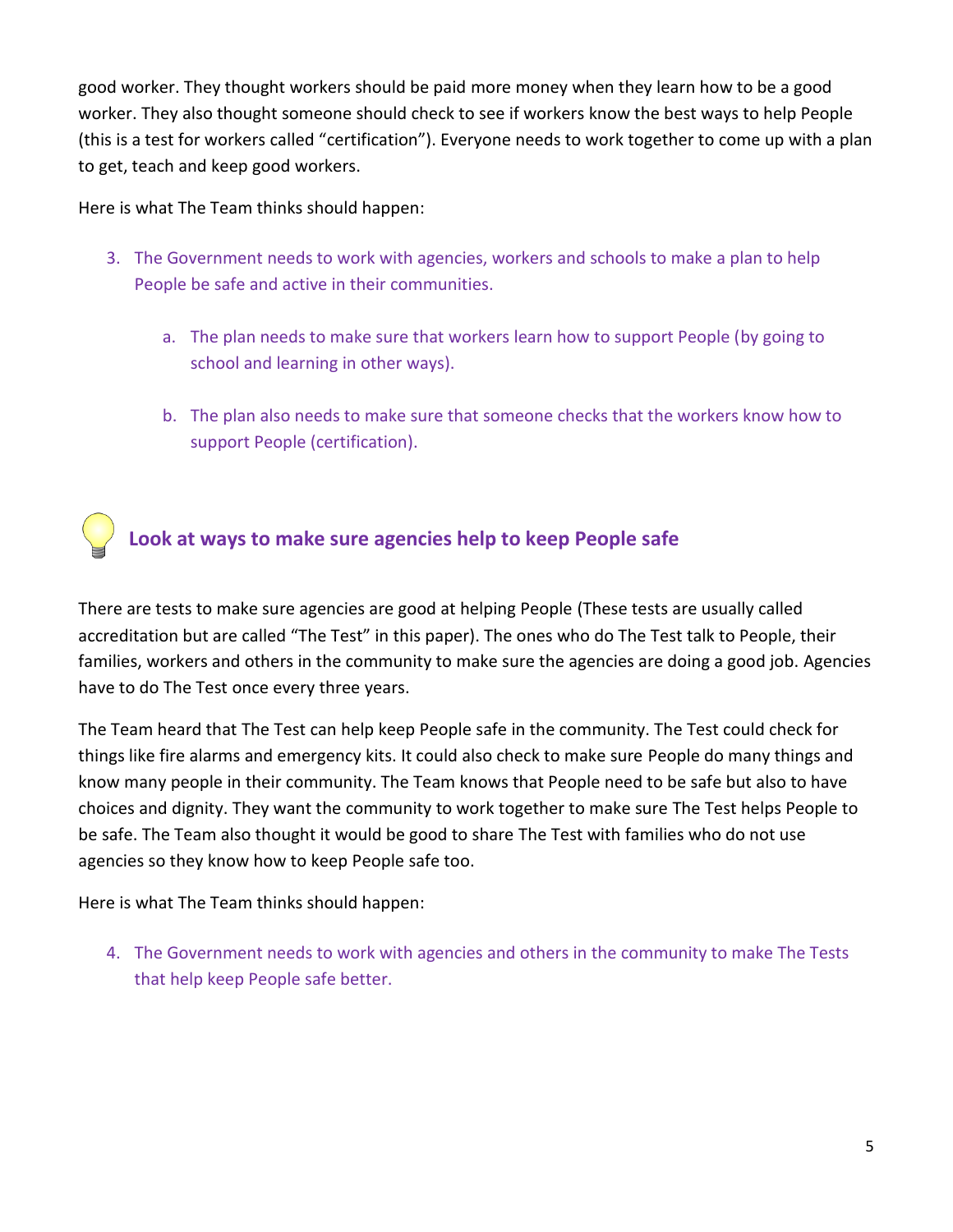## **Safety standards**

There are lots of rules and laws that help to keep People safe in homes. These rules and laws are for everyone. The Safety Standards were "special" rules and laws made just for People with developmental disabilities. The Safety Standards were confusing. People thought the Safety Standards were not fair. Also, People did not want "special" laws and rules just for them. They want to be treated the same as other Albertans even if they get help from the PDD program. The Safety Standards have been stopped. We all need to work together to figure out a way to make laws and rules that keep people safe, are fair to everyone and that mean People can still be a part of their communities.

Here is what The Team thinks should happen:

- 5. The part of The Government that watches cities, towns and the countryside (called "Municipalities" in this paper) needs to get rid of the special rules that tell them to go into People's private homes to see if they are safe.
- 6. The Government needs to tell Municipalities how they can help People be safe. If People rent or own their homes, The Government should not call People's homes "PDD Residences." The Municipalities should treat People the same under the laws as anyone else living in the community even if they get PDD help in their homes. If The Government wants to make laws about how to keep People safe that are fair, they should check with People first.
- 7. People, their families and service providers should teach safety workers about People and how they live in the community.

## **Other ideas**

When there is an emergency the police, firefighters, ambulance drivers and others (called "First Responders" in this paper) come to help. In Calgary, People can give the police their name and other information about them so all of the First Responders know how to help them if they are in trouble. People do not have to do this. It is their choice. First Responders can only use what they know about people to help them. If People decide they no longer want the police to know about how to help them in an emergency, they can ask the police to take their information off of the computer. This is one way to help keep People safer in the community.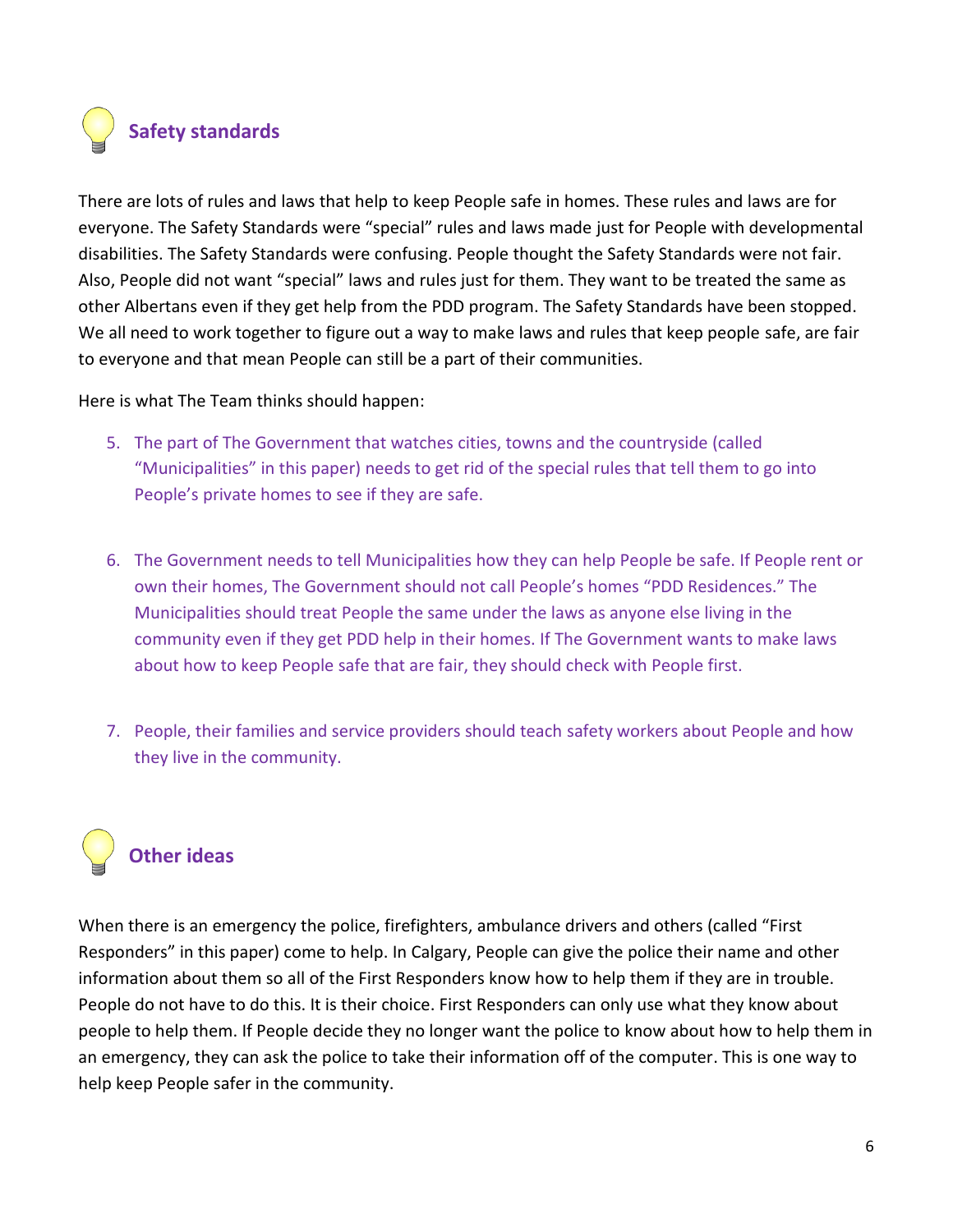Here is what The Team thinks should happen:

8. The Government should ask all Alberta Municipalities to think about making a way for police, firefighters and other emergency services to know what kind of help People may need in an emergency.

For People to have good lives in the community it is very important that People and their families can speak out about what they need (called "advocacy"). They need to be able to talk about what is good for every person, as well as what is good for all People. Sometimes People may need help with advocacy from someone who is not part of The Government or the disability community (called "Advocate" in this paper).

Here is what the Team thinks should happen

- 9. The Government should support self-advocacy and family-advocacy.
- 10. The Government should look at the idea of having an Advocate separate from The Government to help People.

First Responders and other health people who work for The Government are happy to teach People, their families and agencies the things they know about how to be safe in the community. It should be up to People and their supporters to decide what they want to learn about safety from First Responders and other Government workers.

Here is what The Team thinks should happen:

11. Fire and health workers should tell People, their families and their service workers about safety, but only when they ask for help.

# **Working Together**

We all need to work together to help to keep People safe. The things written in this paper are a place to start. Everyone should be talking together.